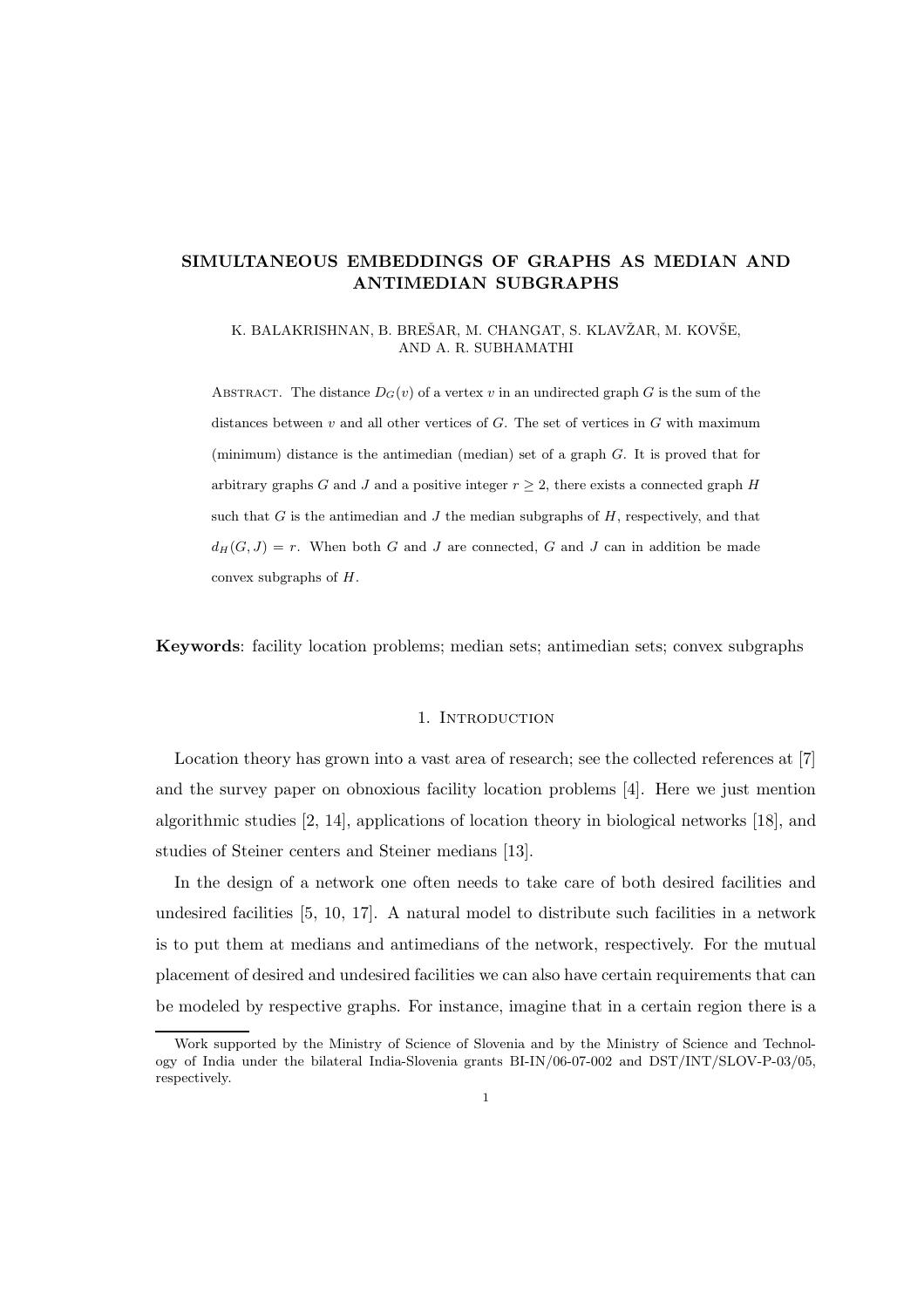2 K. BALAKRISHNAN, B. BREŠAR, M. CHANGAT, S. KLAVŽAR, M. KOVŠE, AND A. R. SUBHAMATHI real scarcity for land, energy, etc. Suppose that the local government decided to construct a certain number of (nuclear) power plants and has identified some vacant lands. Then the problem is to locate the waste disposal sites at "antimedians" and the township of the plants at "medians". Moreover, in the network we wish to have desired and undesired facilities separated by a prescribed distance. We hence pose the following question: Given arbitrary graphs  $J$  and  $G$  and a positive integer  $r$ , does there exist a connected graph  $H$ such that  $J$  is the median of  $H$ , that  $G$  is the antimedian of  $H$ , and that the distance between  $G$  and  $J$  is  $r$ ?

Let us now formalize the above model. The *distance*  $d_G(v, x)$  between vertices v and x in a connected graph G is the length of a shortest  $v, x$ -path in G, that is, its number of edges. For a vertex  $v$  of  $G$ , the sum

$$
D_G(v) = \sum_{x \in V(G)} d_G(v, x)
$$

is called the *distance* of v. The distance between the subgraphs  $H_1$  and  $H_2$  of a connected  $graph G$  is

$$
d_G(H_1, H_2) = \min_{\substack{u \in V(H_1) \\ v \in V(H_2)}} d_G(u, v) .
$$

The vertex v is called a median vertex of G if  $D_G(v)$  is minimum. The median set  $M(G)$ of G is the set of all median vertices of G. The subgraph induced by  $M(G)$  is called the *median subgraph* of  $G$ . If in these definitions we change minimum to maximum, we obtain antimedian vertices, the antimedian set  $AM(G)$ , and the antimedian subgraph. There are many graphs in which the median and the antimedian subgraphs lie far apart. For example, in trees the median always consists of either a single vertex or two adjacent vertices and lies in "the middle" of the graph, whereas the antimedian will occur at peripheral vertices. In general the structure of the median and antimedian subgraphs can be arbitrary. In a certain way we establish this arbitrariness with the following affirmative answer to the above question.

**Theorem 1.** For any graphs G and J and any integer  $r \geq 2$ , there exists a connected graph H such that  $AM(H) = V(G)$ ,  $M(H) = V(J)$ , and  $d_H(G, J) = r$ .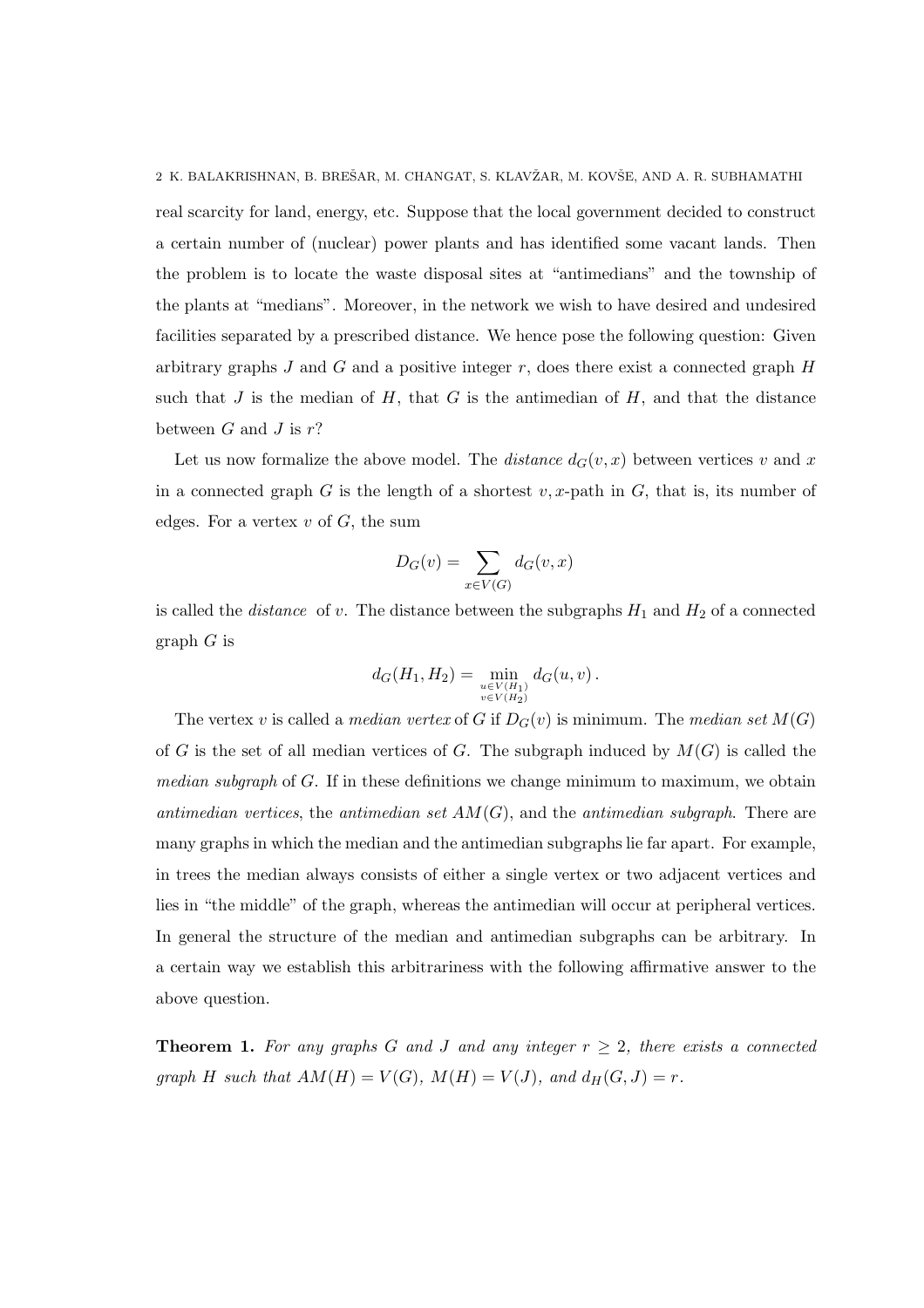This theorem relates and extends several previous results. The first such theorem is due to Slater  $[15]$  who proved that for every graph G there exists a connected graph H such that G is a subgraph of H with  $M(H) = V(G)$ . Recently, Dankelmann and Sabidussi [6] extended Slater's result by obtaining the median as an isometric subgraph of the host graph. Bielak and Syslo [3] followed with an analogue of Slater's theorem for the antimedian case. (For related studies see also [12].) Hence Theorem 1 can be viewed as a unification of their theorems.

We also mention the following related works. For a given graph  $G$ , Miller [11] and Hendry [8, 9] studied the minimum order of a graph H such that  $M(H) = G$ . A result parallel to our theorem is due to Smart and Slater [16]. They proved that the center, the median, and the so-called centroid can be arbitrarily far apart in a connected graph in the sense that given any three graphs H, J, K and a positive integer  $k \geq 4$ , there exists a connected graph G with the center, the median, and the centroid subgraphs isomorphic to  $H$ ,  $J$ , and  $K$ , respectively and the distance between any two of these subgraphs is at least  $k$ .

Theorem 1 is proved in the next section. Then, in Section 3, we consider the special case when G and/or J are connected and show that in these cases the corresponding constructions lead to convex embeddings of  $G$  and/or  $J$  into  $H$ . In the concluding remarks the order of the constructed host graph is discussed.

### 2. Proof of Theorem 1

Let H be a subgraph of a graph G. Then for a vertex  $v \in V(G)$  we will write

$$
D_G(v, H) = \sum_{x \in V(H)} d_G(v, x).
$$

Note that the previously introduced notation  $D_G(v)$  is an abbreviation for  $D_G(v, G)$ .

In the first part of this section we construct the graph H. Let  $V(G) = \{u_1, \ldots, u_{n_1}\}\$ and  $V(J) = \{v_1, \ldots, v_{n_2}\}.$  Let  $c_1$  and  $c_2$  be non-negative integers such that  $c_1 + c_2 = r - 2$ and let  $K, K'$  and  $K''$  be copies of the complete graph  $K_N$ , where the value of N will be determined later.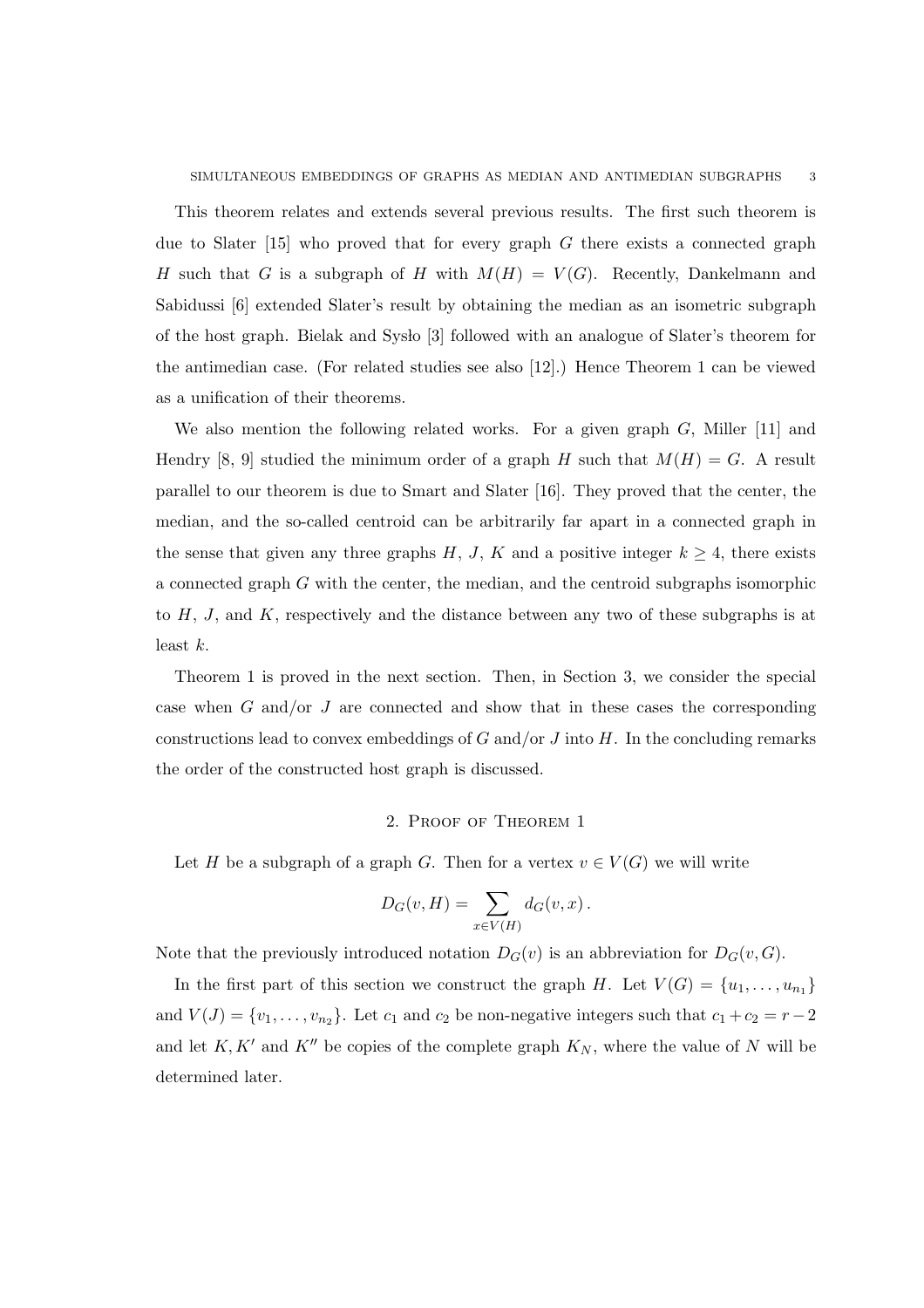We first construct the graph  $H_0$  as follows. Start with the disjoint union of graphs  $G$ , J, K, K', and K''. Consider disjoint paths with end vertices  $w_i$  of length  $c_1$  from each vertex  $u_i$  in G and join each  $w_i$  to a unique vertex of K, say x. In this way, there are  $n_1$ internally disjoint paths of length  $c_1 + 1$  between each vertex of G and the vertex x in K. Note that it is possible that  $w_i = u_i$  for all i. Similarly connect each vertex  $v_i$  of J by disjoint paths of length  $c_2$  with end vertices  $x_i$  and join each vertex  $x_i$  to the vertex x in K. Note again that it is possible that  $v_i = x_i$  for all i. Similar construction of paths is effected from J to K' and K'' of length  $c_2 + 1$  and let the corresponding end vertices of the paths in  $K'$  and  $K''$  respectively be x' and x''. The construction of  $H_0$  is schematically shown in Figure 1.



FIGURE 1. Graph  $H_0$  from the construction.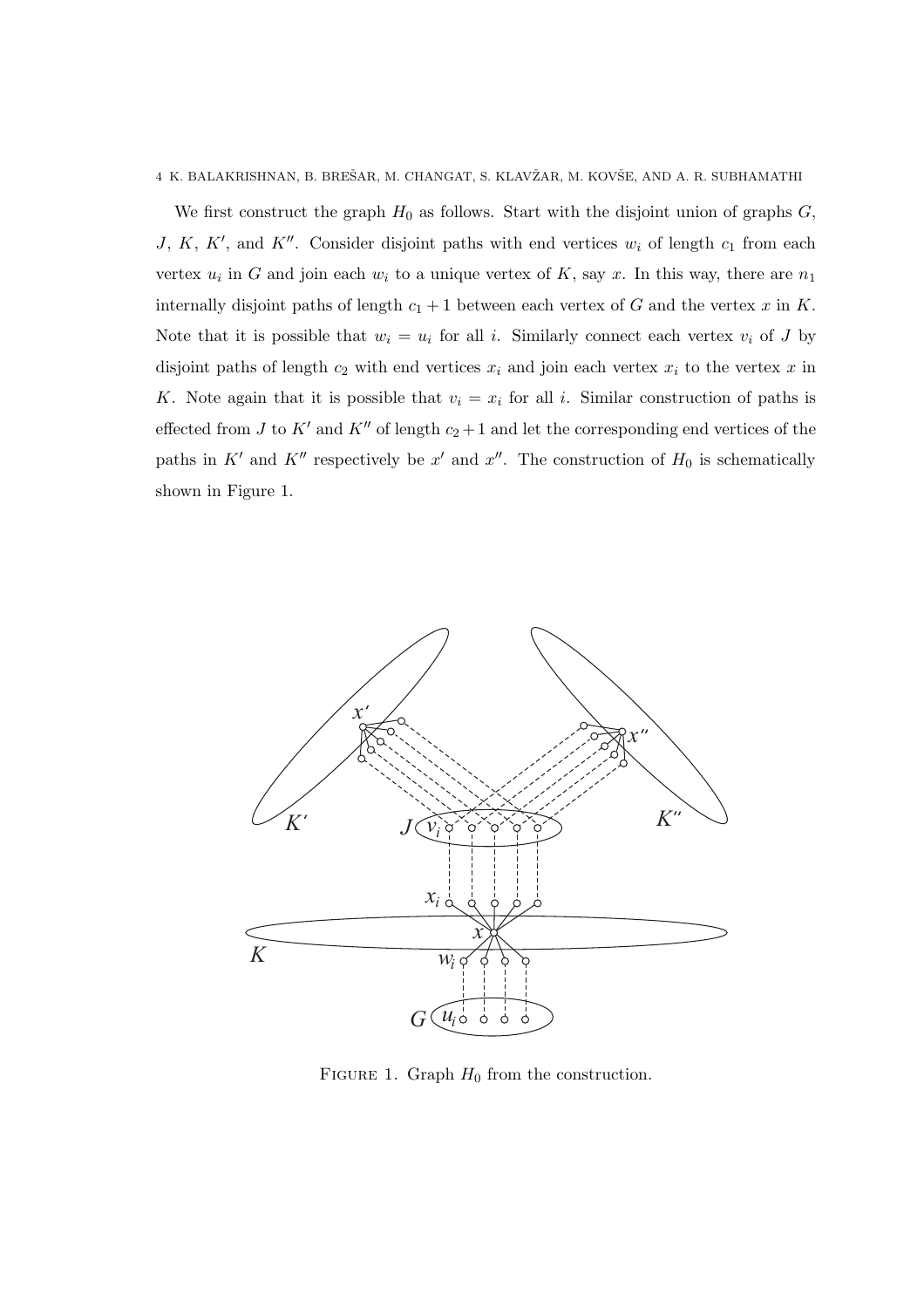Setting

$$
\epsilon(G) = \min\{D_{H_0}(u) \mid u \in V(G)\},
$$
  
\n
$$
\epsilon(J) = \min\{D_{H_0}(u) \mid u \in V(J)\},
$$
  
\n
$$
a_i = D_{H_0}(u_i) - \epsilon(G), \ 1 \le i \le n_1,
$$
  
\n
$$
b_i = D_{H_0}(v_i) - \epsilon(J), \ 1 \le i \le n_2,
$$

the graph H is constructed from  $H_0$  by connecting  $w_i$ ,  $1 \leq i \leq n_1$ , to  $a_i$  additional (not necessarily distinct) neighbors in K, and by connecting  $x_i$ ,  $1 \leq i \leq n_2$ , to  $b_i$  additional (not necessarily distinct) neighbors in K. Hence,  $w_i$  and  $x_i$  are in H adjacent to  $a_i + 1$ and  $b_i + 1$  neighbors of K, respectively.

We next claim that all the vertices of  $G$  have the same distance in  $H$  and that also all the vertices of J have the same distance in H. Note that  $D_H(u_i)$  and  $D_H(v_i)$  are reduced by  $a_i$  and  $b_i$  compared to  $D_{H_0}(u_i)$  and  $D_{H_0}(v_i)$ , respectively, because  $w_i$  and  $x_i$  have  $a_i+1$ and  $b_i + 1$  neighbors of K in H and a single neighbor in  $H_0$ . Therefore

$$
D_H(u_i) = D_{H_0}(u_i) - a_i
$$
  
= 
$$
D_{H_0}(u_i) - (D_{H_0}(u_i) - \epsilon(G))
$$
  
= 
$$
\epsilon(G)
$$

holds for any vertex  $u_i$  in  $G, i = 1, ..., n_1$ . Similarly  $D_H(v_i) = \epsilon(J)$  holds for any vertex  $v_i$  in  $J, i = 1, \ldots, n_2$ , and the claim is proved.

Let  $U, W, W', W''$  be the sets of all vertices of H that lie in the interior of the paths between  $G$  and  $K$ , between  $J$  and  $K$ , between  $J$  and  $K'$ , and between  $J$  and  $K''$ , respectively. Note that by the construction itself it follows that the subsets  $V(J)$ ,  $V(G)$ , U,  $V(K)$ ,  $V(K')$ ,  $V(K'')$ ,  $W$ ,  $W'$ , and  $W''$  are pairwise disjoint and hence determine a partition of  $V(H)$ . Note also that  $|U| = c_1 n_1$  and  $|W| = |W'| = |W''| = c_2 n_2$ . Then for any vertex v,

(1) 
$$
D_H(v) = D_H(v, K') + D_H(v, K'') + D_H(v, W') + D_H(v, W'') +
$$

$$
D_H(v, J) + D_H(v, W) + D_H(v, K) + D_H(v, U) + D_H(v, G).
$$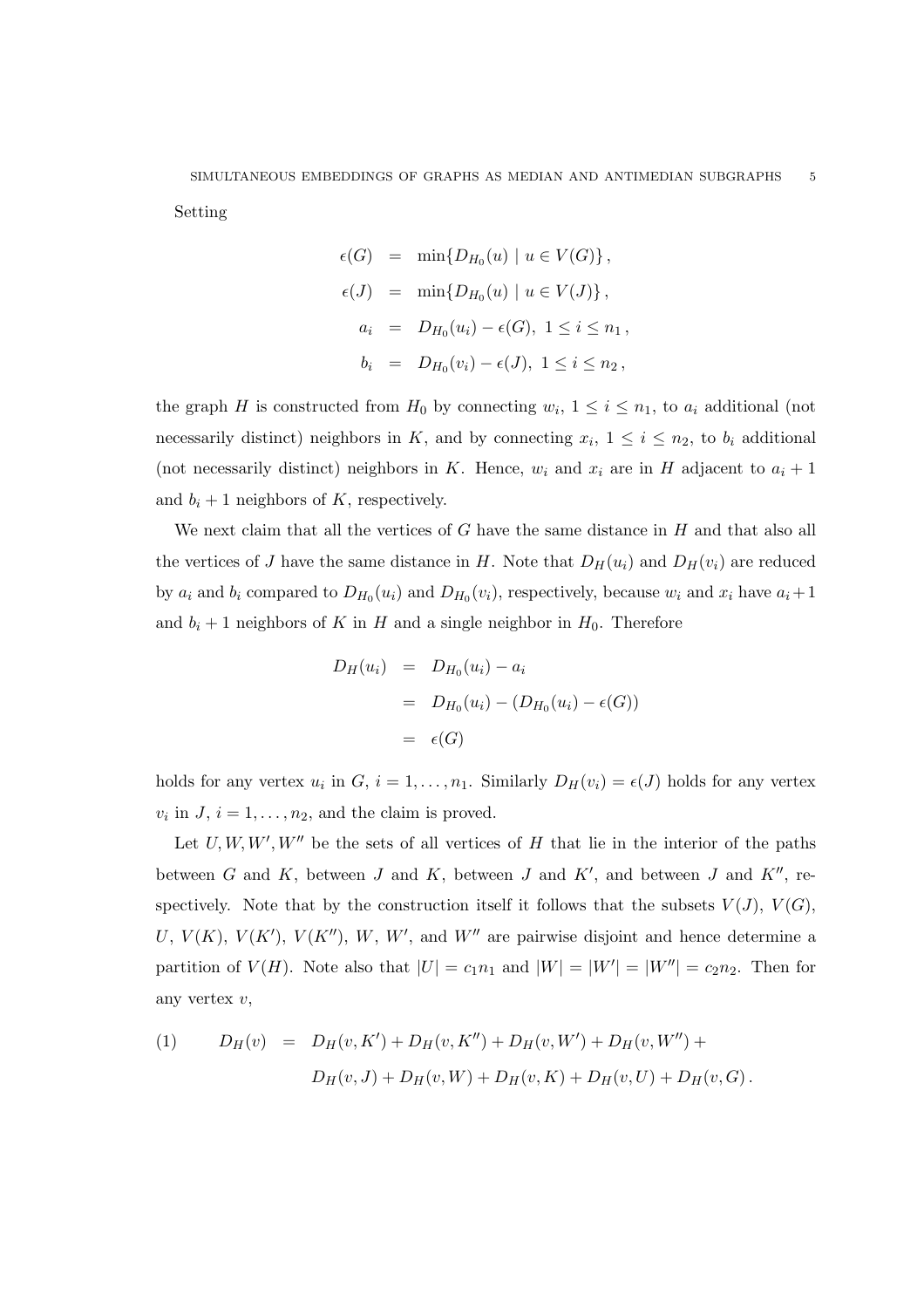We next need to make  $N$  large enough in order to have enough neighbors in  $K$  for the vertices  $w_i$  and  $x_i$ . Note that,  $D_{H_0}(u_i, K')$ ,  $D_{H_0}(u_i, K'')$ ,  $D_{H_0}(u_i, W')$ ,  $D_{H_0}(u_i, W'')$ ,  $D_{H_0}(u_i, J)$ ,  $D_{H_0}(u_i, W)$ , and  $D_{H_0}(u_i, K)$  are constant for any vertex  $u_i \in G$  and that  $\max(d_H(u_i, x) - d_H(u_j, x)) \leq 2c_1 + 2$  for any x in  $G \cup U$ . Therefore,  $a_i \leq (2c_1 + 2)(c_1 + 1)n_1$ , since there are  $(c_1 + 1)n_1$  vertices in  $G \cup U$ . Similarly we get  $b_i \leq (2c_2 + 2)(3c_2 + 1)n_2$ . Thus N must satisfy the inequality

(2) 
$$
N > \max\{(2c_1+2)(c_1+1)n_1, (2c_2+2)(3c_2+1)n_2\}.
$$

**Lemma 2.** For any vertex  $x \in V(H) \setminus V(J)$ ,

$$
D_H(x) > D_H(v_i)
$$
, for all  $v_i \in V(J)$ .

Proof. We distinguish two cases.

Case 1:  $x \in W \cup V(K) \cup U \cup V(G)$ .

Assume first that x is a vertex of W that is adjacent to a vertex  $v_j$  in J. Then  $d(x,.)$  =  $d(v_j,.) + 1$  for the vertices from  $K', K'', W'$ , and  $W''$ , hence

(3) 
$$
D_H(x, K') = D_H(v_j, K') + N, \quad D_H(x, K'') = D_H(v_j, K'') + N,
$$

and

(4) 
$$
D_H(x, W') = D_H(v_j, W') + c_2 n_2, \quad D_H(x, W'') = D_H(v_j, W'') + c_2 n_2.
$$

On the other hand, for the vertices in K, U, and G,  $d(x,.) = d(v_i,.) - 1$ , hence

(5) 
$$
D_H(x,K) = D_H(v_j,K) - N, \quad D_H(x,U) = D_H(v_j,U) - c_1 n_1,
$$

and

(6) 
$$
D_H(x, G) = D_H(v_j, G) - n_1.
$$

Finally, if a shortest path from  $v_j$  to J or W contains vertices of K, then  $d(x,.)$  $d(v_j,.) - 1$ , otherwise  $d(v_j,.) \leq d(x,.) \leq d(v_j,.) + 1$ . Hence for the vertices from W and *J* we have  $d(x,.) \geq d(v_j,.) - 1$  and consequently

(7) 
$$
D_H(x,W) \ge D_H(v_j,W) - c_2n_2, \quad D_H(x,J) \ge D_H(v_j,J) - n_2.
$$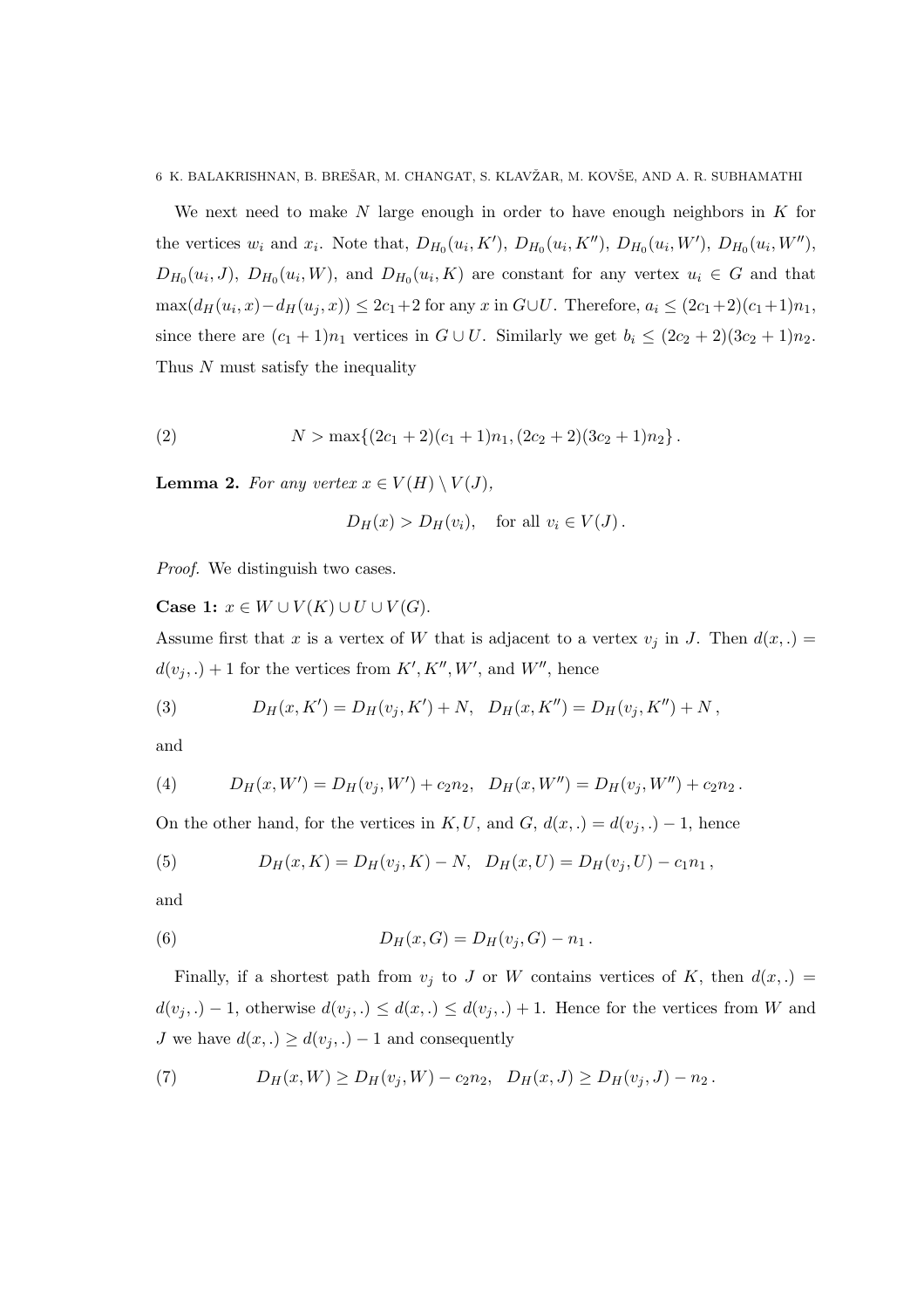Inserting  $(3)-(7)$  into  $(1)$  we get

$$
D_H(x) - D_H(v_j) \ge N + (c_2 - 1)n_2 - (c_1 + 1)n_1 > 0,
$$

where the last inequality clearly holds because we have assumed that  $N > \max((2c_1 +$  $2)(c_1+1)n_1,(2c_2+2)(3c_2+1)n_2).$ 

From the construction of H it follows that the distance increases when  $d_H(x, J) > 1$ and  $x \in W \cup V(K) \cup U \cup V(G)$ .

Case 2:  $x \in W' \cup W'' \cup V(K') \cup V(K'')$ .

By symmetry it suffices to consider only vertices in  $W' \cup V(K')$ . Moreover, by the construction of H, it suffices to show that  $D_H(x) - D_H(v_i) > 0$ , where x is a vertex of W' that is adjacent to the vertex  $v_i$  of J. Similar to the first case we infer the following relations:

$$
D_H(x, K) = D_H(v_i, K) + N, \qquad D_H(x, K'') = D_H(v_i, K'') + N,
$$
  
\n
$$
D_H(x, U) = D_H(v_i, U) + c_1 n_1, \qquad D_H(x, G) = D_H(v_i, G) + n_1,
$$
  
\n
$$
D_H(x, J) \ge D_H(v_i, J) - n_2, \qquad D_H(x, K') = D_H(v_i, K') - N,
$$
  
\n
$$
D_H(x, W') \ge D_H(v_i, W) + c_2 n_2, \qquad D_H(x, W'') = D_H(v_i, W'') + c_2 n_2,
$$
  
\n
$$
D_H(x, W') \ge D_H(v_i, W') - c_2 n_2.
$$

Therefore, inserting these relations into (1) we get

$$
D_H(x) - D_H(v_i) \ge N + (c_1 + 1)n_1 + (c_2 - 1)n_2 > 0,
$$

where we again used the assumption  $N > \max((2c_1+2)(c_1+1)n_1,(2c_2+2)(3c_2+1)n_2)$ .  $\Box$ 

By Lemma 2 and the fact that  $D_H(v_i) = \epsilon(J)$  holds for any  $v_i \in V(J)$ , we conclude that  $M(H) = V(J)$ .

**Lemma 3.** Let  $N > (2c_1 + 2)(c_1 + 1)n_1 + 2c_2n_1 + 2(c_2 + 2)(3c_2 + 1)n_2$ . Then for any vertex  $x \in V(H) \setminus V(G)$ ,  $D_H(x) < D_H(u_i)$ , for all  $u_i \in V(G)$ .

Proof. From the proof of Lemma 2 we know that the distance of a vertex increases when we move from a vertex in  $J$  to a vertex in  $K'$ ,  $K''$  or  $G$ . Hence we only need to compare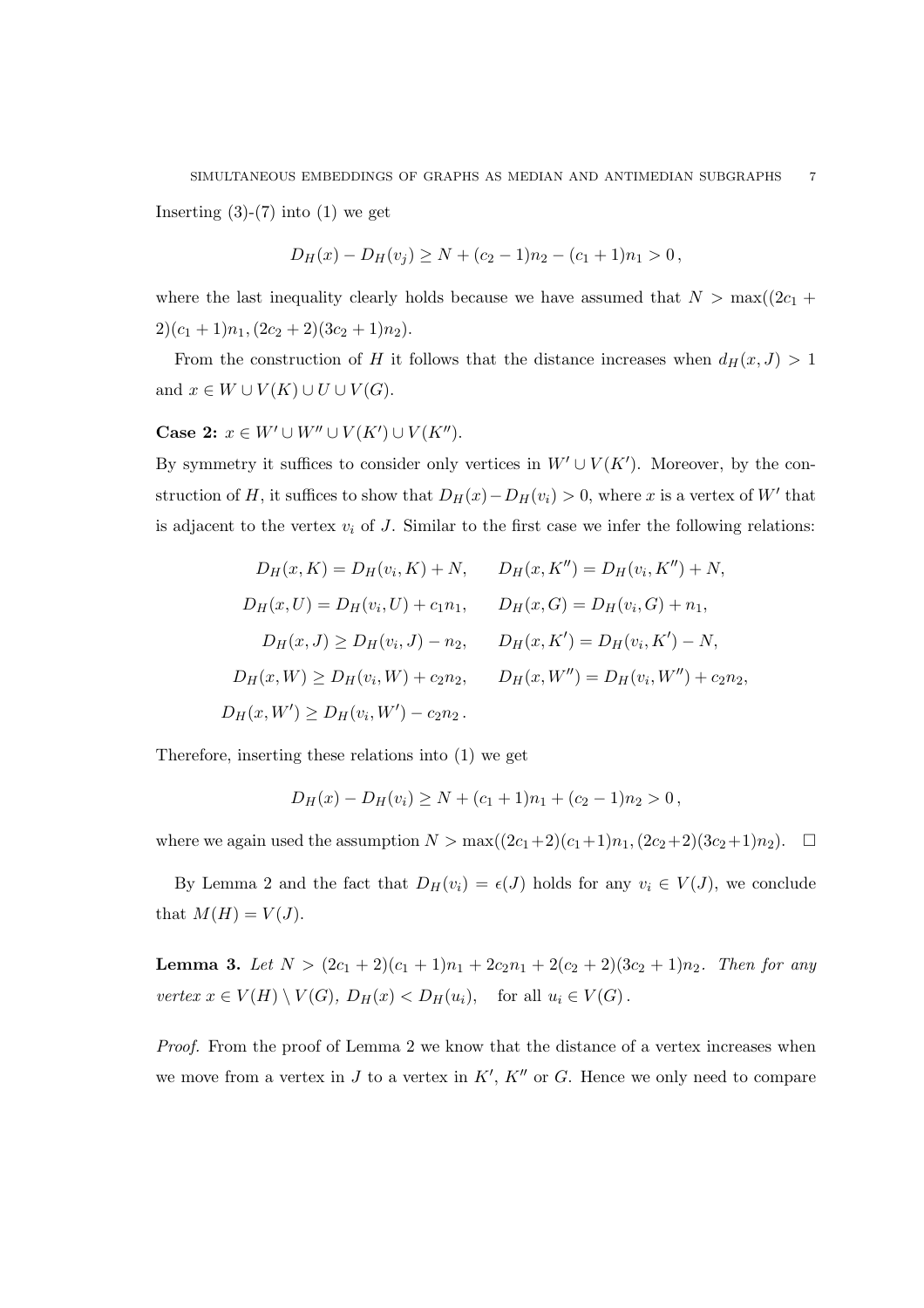the distance of vertices in  $G$  with the vertices of  $K'$  and  $K''$  and by symmetry we can reduce the comparison to the vertices of  $K'$ . Now, for any vertex  $u_i$  in  $G$ ,

$$
D_H(u_i, K') = (c_1 + 2c_2 + 4)N - 1,
$$
  
\n
$$
D_H(u_i, K'') = (c_1 + 2c_2 + 4)N - 1,
$$
  
\n
$$
D_H(u_i, W') = (c_2(c_2 + 1)/2)n_2 + (c_1 + c_2 + 2)c_2n_2,
$$
  
\n
$$
D_H(u_i, W'') = (c_2(c_2 + 1)/2)n_2 + (c_1 + c_2 + 2)c_2n_2,
$$
  
\n
$$
D_H(u_i, J) = (c_1 + c_2 + 2)n_2,
$$
  
\n
$$
D_H(u_i, W) = (c_2(c_2 + 1)/2)n_2 + (c_1 + 1)c_2n_2,
$$
  
\n
$$
D_H(u_i, K) \ge (c_1 + 1)N,
$$
  
\n
$$
D_H(u_i, U) \ge (c_1(c_1 + 1)/2)n_1,
$$
  
\n
$$
D_H(u_i, G) \ge n_1 - 1.
$$

and for any vertex  $x$  in  $K'$ ,

$$
D_H(x, K') = N - 1,
$$
  
\n
$$
D_H(x, K'') \le (2c_2 + 4)N - 1,
$$
  
\n
$$
D_H(x, W') \le (c_2(c_2 + 1)/2)n_2 + c_2n_2,
$$
  
\n
$$
D_H(x, W'') \le (c_2(c_2 + 1)/2)n_2 + (c_2 + 2)c_2n_2,
$$
  
\n
$$
D_H(x, J) \le (c_2 + 2)n_2,
$$
  
\n
$$
D_H(x, W) \le (c_2(c_2 + 1)/2)n_2 + (c_2 + 2)c_2n_2,
$$
  
\n
$$
D_H(x, K) \le (2c_2 + 4)N - 1,
$$
  
\n
$$
D_H(x, U) \le (c_1(c_1 + 1)/2)n_1 + (2c_2 + 4)c_1n_1,
$$
  
\n
$$
D_H(x, G) \le (2c_2 + 4 + c_1)n_1.
$$

Inserting the above relations into (1) we get

$$
D_H(u_i) - D_H(x) \geq (3c_1)N + 3c_1c_2n_2 + c_1n_2 + n_1
$$

$$
-(2c_2 + 5)c_1n_1 + (2c_2 + 4)n_1).
$$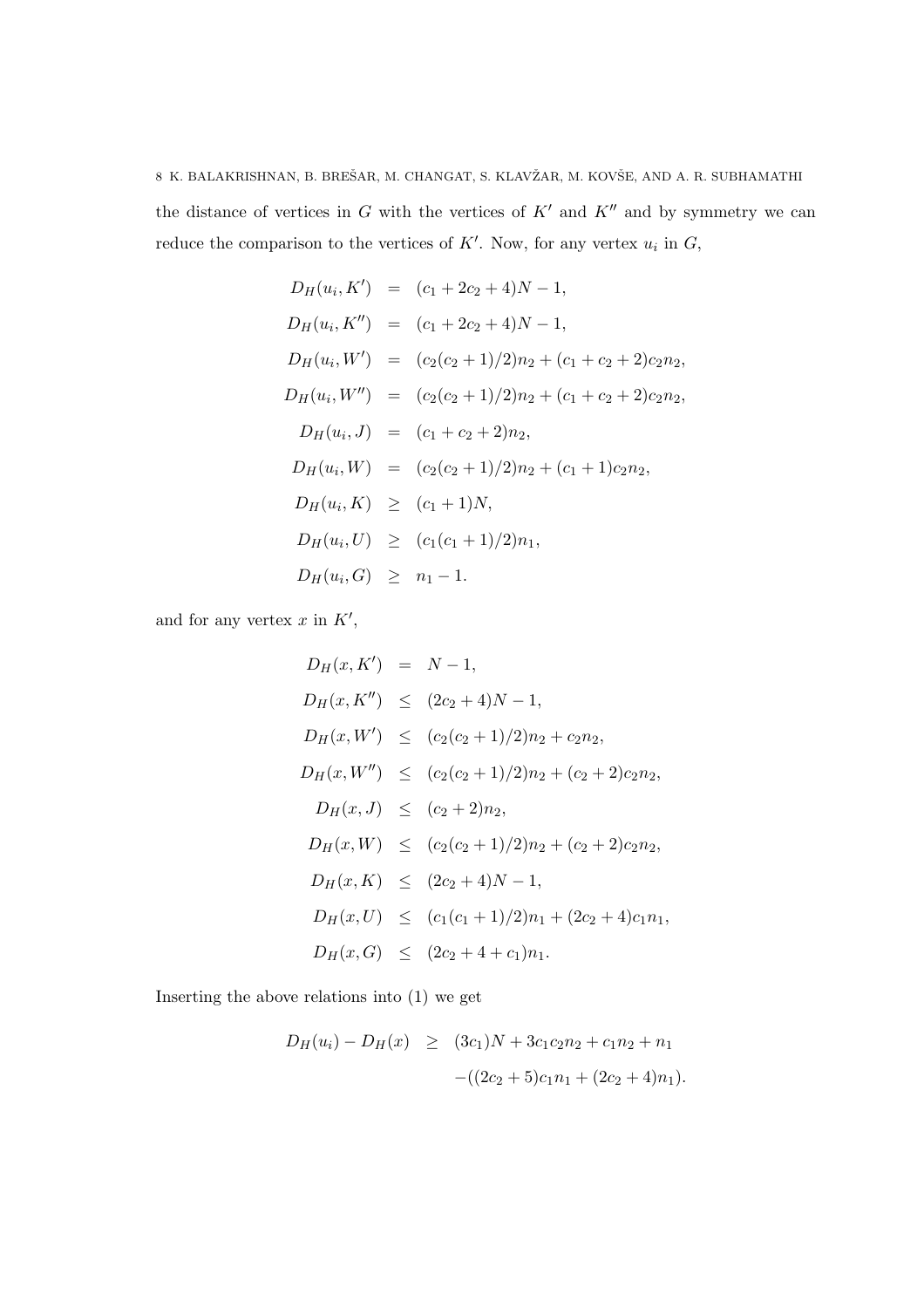Since  $N > (2c_1 + 2)(c_1 + 1)n_1 + 2c_2n_1 + 2(c_2 + 2)(3c_2 + 1)n_2$  we conclude that  $D_H(u_i)$  –  $D_H(x) > 0.$ 

By Lemma 3 and the fact that  $D_H(u_i) = \epsilon(G)$  for any  $u_i \in V(G)$ , we conclude that  $AM(H) = V(G).$ 

By the assumption on  $N$  from Lemma 3 and from  $(2)$  we conclude that any

$$
N \ge (2c_1 + 2)(c_1 + 1)n_1 + 2c_2n_1 + 2(c_2 + 2)(3c_2 + 1)n_2
$$

will do the job.

Finally, observe that  $d_H(G, J) = c_1 + c_2 + 2 = r$ . This completes the proof of the theorem.

## 3. Convex embeddings

Recall that a subgraph G of a graph H is *convex* if for any vertices u and v of G, every shortest  $u, v$ -path from H lies completely in G. (Recall also that a convex subgraph is isometric but the converse need not hold.)

If the graphs G and J from Theorem 1 are not connected then they clearly cannot be embedded as convex subgraphs. However, for connected  $G$  and  $J$  we have:

**Theorem 4.** Let G and J be connected graphs with diameters  $d_1$  and  $d_2$ , respectively. Then for any  $r \geq \lfloor d_1/2 \rfloor + \lfloor d_2/2 \rfloor + 2$  there exists a connected graph H such that G and J are convex subgraphs of H,  $AM(H) = V(G)$ ,  $M(H) = V(J)$ , and  $d_H(G, J) = r$ .

*Proof.* In the construction of the graph H from the proof of Theorem 1, set  $c_1 \geq \lfloor d_1/2 \rfloor$ and  $c_2 \geq \lfloor d_2/2 \rfloor$ . Note that then any path P in H between two vertices of G which contains a vertex not from G, is of length at least  $2(c_1 + 1) > d_1$ . Therefore, G is a convex subgraph of H. Similarly, any path in  $H$  between two vertices of  $J$  which contains a vertex not from J, is of length at least  $2(c_2 + 1) > d_2$ , so J is also a convex subgraph of H.  $\Box$ 

If only one of the graphs G and J is connected, then by an analogous approach as in Theorem 4 we can assure that the connected graph is embedded as a convex subgraph (and that all the remaining conclusions hold).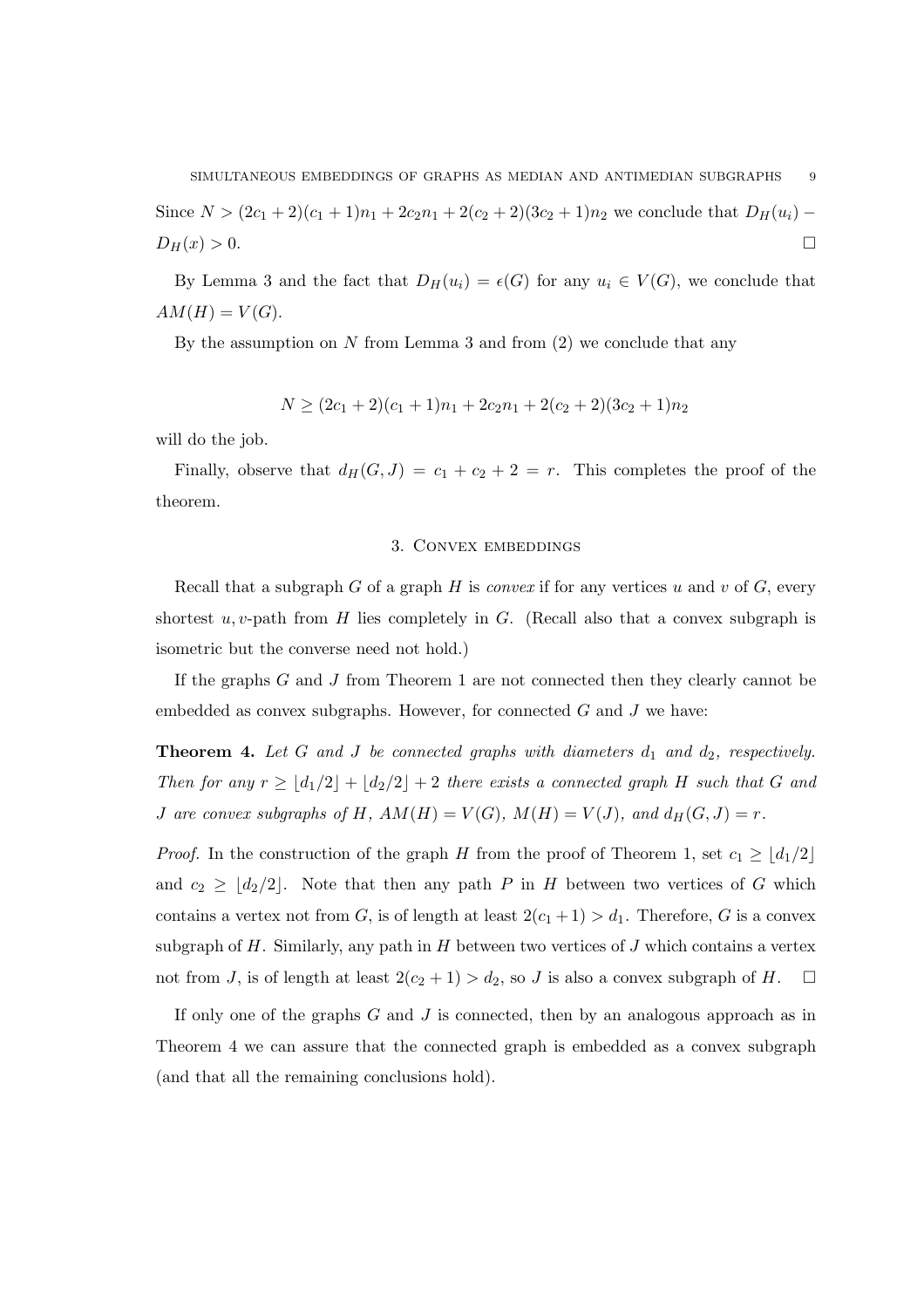Suppose next that we want to embed only one graph, say  $G$  (so that  $J$  can be considered as the empty graph). In this case, consider the subgraph of  $H$  induced by the vertex set  $V(G) \cup U \cup V(K)$ . Then by a similar approach as in the general case (for instance, set  $c_1 = r-2$  and  $N > (2c_1+2)(c_1+1)n_1$ , we obtain that G is the antimedian of H. Moreover, if  $r \geq \lfloor d_1/2 \rfloor + 2$ , then G is a convex subgraph of H. This construction is the construction of [1]. Hence Theorem 1 generalizes this construction that in turn strengthens the result of Bielak and Syslo [3].

Assume next that we want to embed only  $J$  (so that  $G$  is considered as the empty graph). In this case, consider the subgraph of  $H$  (from the main construction) induced by the vertex set  $V(H) \setminus (U \cup V(G))$ . Now we select  $N > (2(c_2 + 2)(3c_2 + 1)n_2)$  and using similar arguments as in the proof of Theorem 1, we get  $M(H) = V(J)$ . Moreover, if  $c_2 \geq \lfloor d_2/2 \rfloor + 2$ , then J is a convex subgraph. Thus we have the following result strengthening the result of Dankelmann and Sabidussi [6].

Corollary 5. Let J be a connected graph. Then there exists a connected graph H such that J is a convex subgraph of H and  $V(J)$  is the median set of H.

## 4. Concluding remarks

The order of the graph H from Theorem 1 is  $3N + (3c_2 + 1)n_2 + (c_1 + 1)n_1$ , where  $N = (2c_1 + 2)(c_1 + 1)n_1 + 2c_2n_1 + 2(c_2 + 2)(3c_2 + 1)n_2$  which is  $O(n_1c_1^2 + n_2c_2^2)$ . The construction of Bielak and Systo [3] uses this construction for the special case when  $J$  is the empty graph and  $c_1 = c_2 = 0$ . In the construction of Dankelmann and Sabidussi [6], the number of vertices of the host graph is of the order  $O((2r)^n)$ , where n is the number of vertices and  $r$  the diameter of the given graph. On the other hand, their host graphs are vertex-transitive.

In the construction of the graph  $H$  that gave the main result of this paper, the vertices  $x$ ,  $x'$ , and  $x''$  could be of larger degree than might be desirable for applications. If this is the case, the construction can be modified as follows. As before, start with the disjoint union of graphs G, J, K, K', and K''. Consider a subset  $S \subset V(K)$ , with  $|S| = \max(n_1, n_2)$ . Take  $n_1$  vertices from S and connect each of these vertices to its own vertex of G with a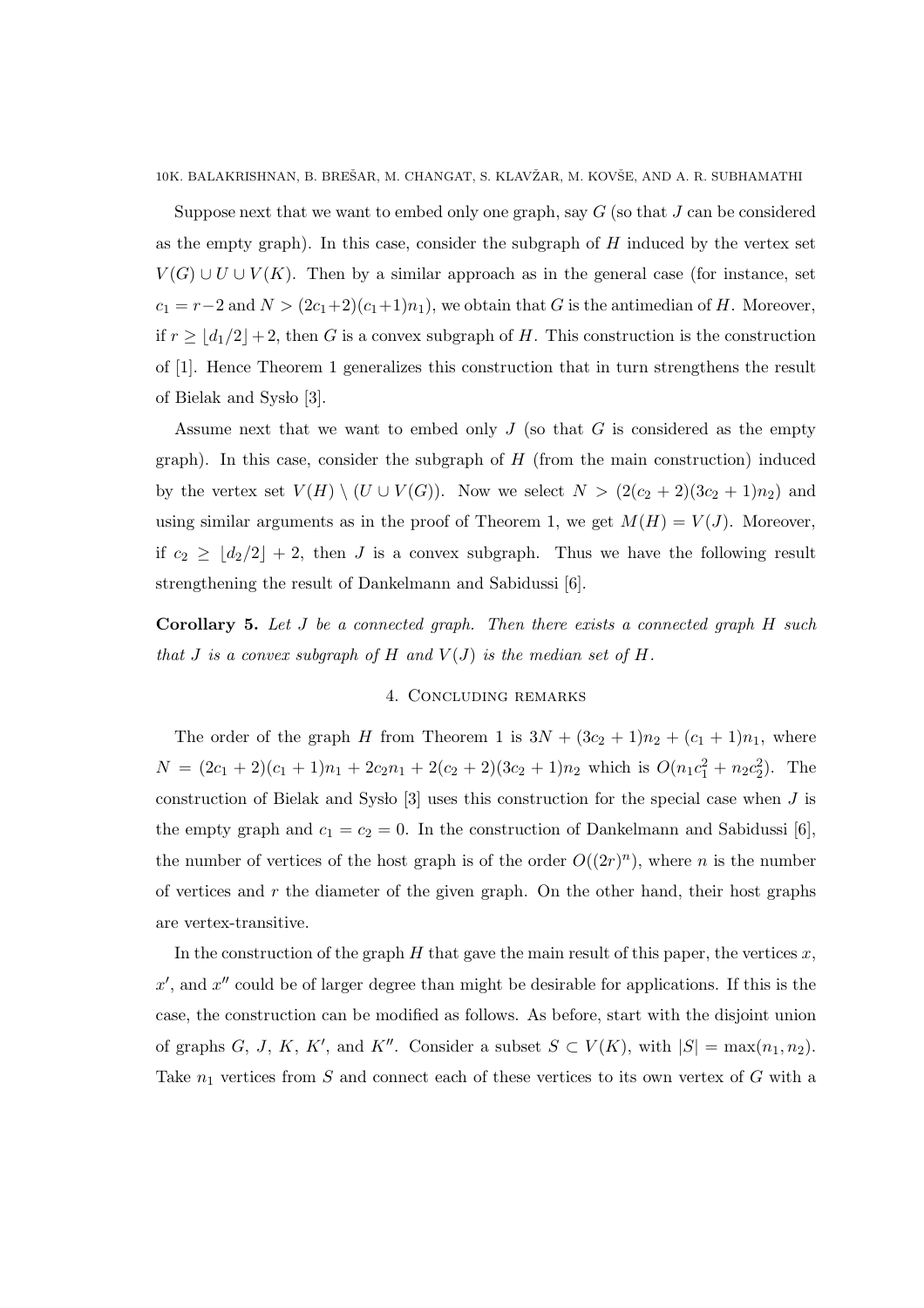path of length  $c_1 + 1$  and select  $n_2$  vertices from S and connect each of these vertices to its own vertex of J with a path of length  $c_2 + 1$  in the same way. Similarly select  $n_2$  vertices of K' and connect them to J with paths of length  $c_2 + 1$  and select  $n_2$  vertices of K'' and connect them to  $J$  in the same way. The rest of the construction then goes as before. This modified construction gives the same conclusion as in Theorem 1. Note that the order N of the complete graphs involved needs to be selected as  $N = (2c_1 + 3)(c_1 + c_2 + 1)n_1 +$  $2c_2n_1 + (2c_2 + 3)(3c_2 + 1)n_2 + \max(n_1, n_2)$ , but still the order of the constructed graph in this modified construction is  $O(n_1c_1^2 + n_2c_2^2)$ .



FIGURE 2. Graph  $H_0$  from the construction by connecting vertices of G and J to distinct vertices.

We can also modify the construction by connecting the vertices of  $G$  to distinct vertices of K and vertices of J to distinct vertices of K,  $K'$ , and  $K''$  as shown in Figure 2. In addition, connect  $w_i$ ,  $1 \leq i \leq n_1$ , to  $a_i$  additional private neighbors in K, and connect  $x_i, 1 \leq i \leq n_2$ , to  $b_i$  additional private neighbors in K. This modified construction also gives the same conclusion as in Theorem 1. However, the order  $N$  of the complete graphs involved needs to be selected as  $N = (2c_1 + 3)(c_1 + c_2 + 1)n_1^2 + (2c_2 + 3)(3c_2 +$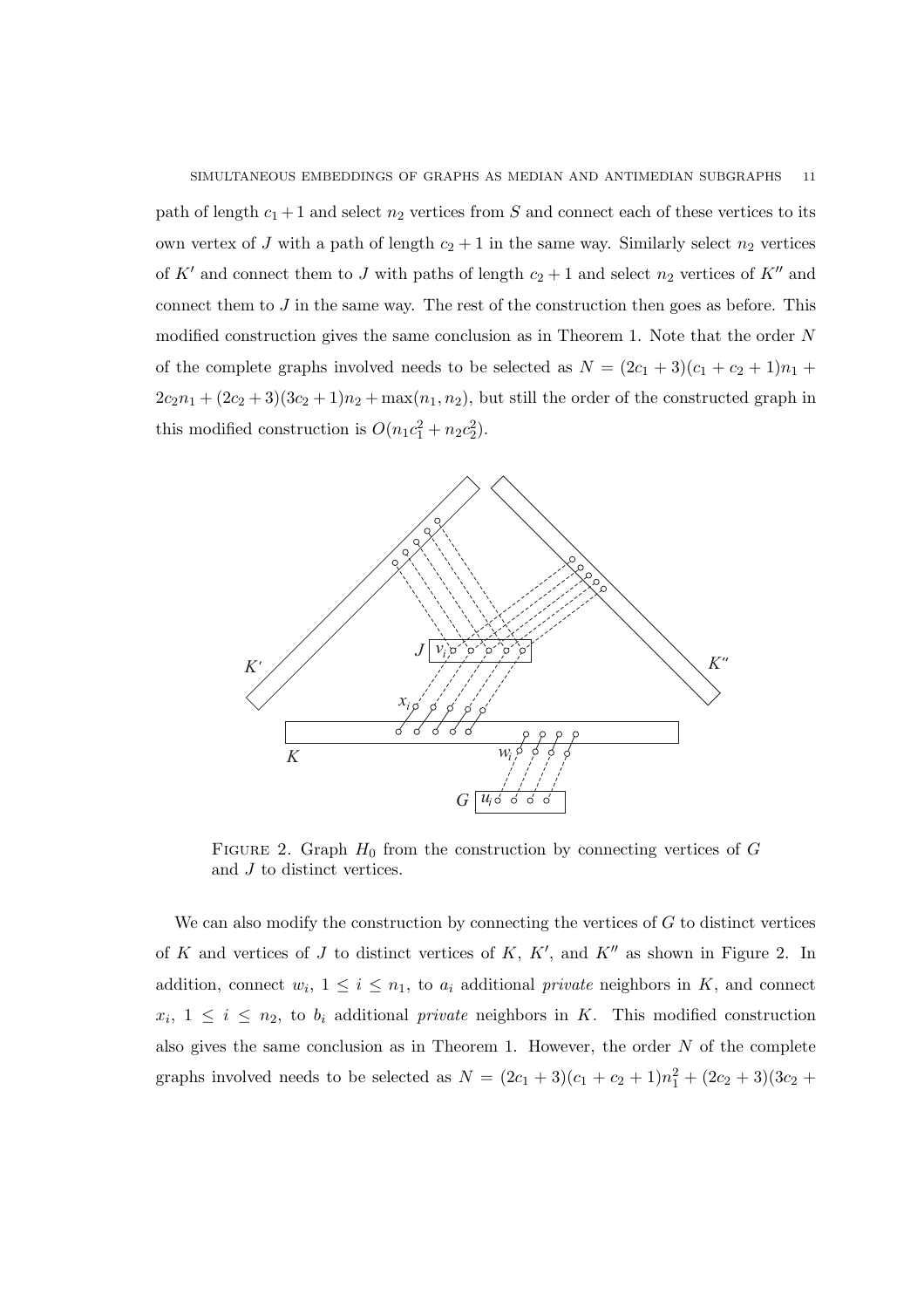$1/n<sub>2</sub><sup>2</sup>$ , and therefore the order of the constructed graph in this modified construction is  $O((n_1c_1)^2 + (n_2c_2)^2)$  and the distance between the given graphs G and J in the host graph H,  $d(G, J) = r \geq 3$ , where as in the previous constructions  $d(G, J) = r \geq 2$ .

As mentioned above, slight modifications are possible in the construction of  $H_0$  and  $H$ without affecting the conclusion of the main Theorem 1, but such modifications change the order N of the complete graphs  $K, K'$ , and  $K''$ .

#### **REFERENCES**

- [1] K. Balakrishnan, B. Brešar, M. Changat, S. Klavžar, M. Kovše, and A.R. Subhamathi, Convex (anti)median subgraphs of graphs, manuscript, February 2008.
- [2] R. Benkoczi, B. Bhattacharya, and A. Tamir, Collection depots facility location problems in trees, Networks 53 (2009), 50–62.
- [3] H. Bielak and M. Syslo, Peripheral vertices in graphs, Studia Sci Math Hungar 18 (1983), 269–275.
- [4] P. Cappanera, A survey on obnoxious facility location problems, Technical Report TR-99-11, University of Pisa, 1999.
- [5] P. Cappanera, G. Gallo, and F. Maffioli, Discrete facility location and routing of obnoxious activities, Discrete Appl Math 133 (2003), 3–28.
- [6] P. Dankelmann and G. Sabidussi, Embedding graphs as isometric medians, Discrete Appl Math 156 (2008), 2420–2422.
- [7] T. Hale, Trevor Hale's location science references, webpage http://gator.dt.uh.edu/∼halet/. [Accessed 26 Mar 2009].
- [8] G.R.T. Hendry, On graphs with prescribed median I, J Graph Theory 9 (1985), 477–481.
- [9] G.R.T. Hendry, On graphs with prescribed median II, Util Math 29 (1986), 193–199.
- [10] B. Leclerc, The median procedure in the semilattice of orders, Discrete Appl Math 127 (2003), 285– 302.
- [11] Z. Miller, Medians and distance sequences in graphs, Ars Combin 15 (1983), 169–177.
- [12] E. Minieka, Anticenters and antimedians of a network, Networks 13 (1983), 359–364.
- [13] O.R. Oellermann, On Steiner centers and Steiner medians of graphs, Networks 34 (1999), 258–263.